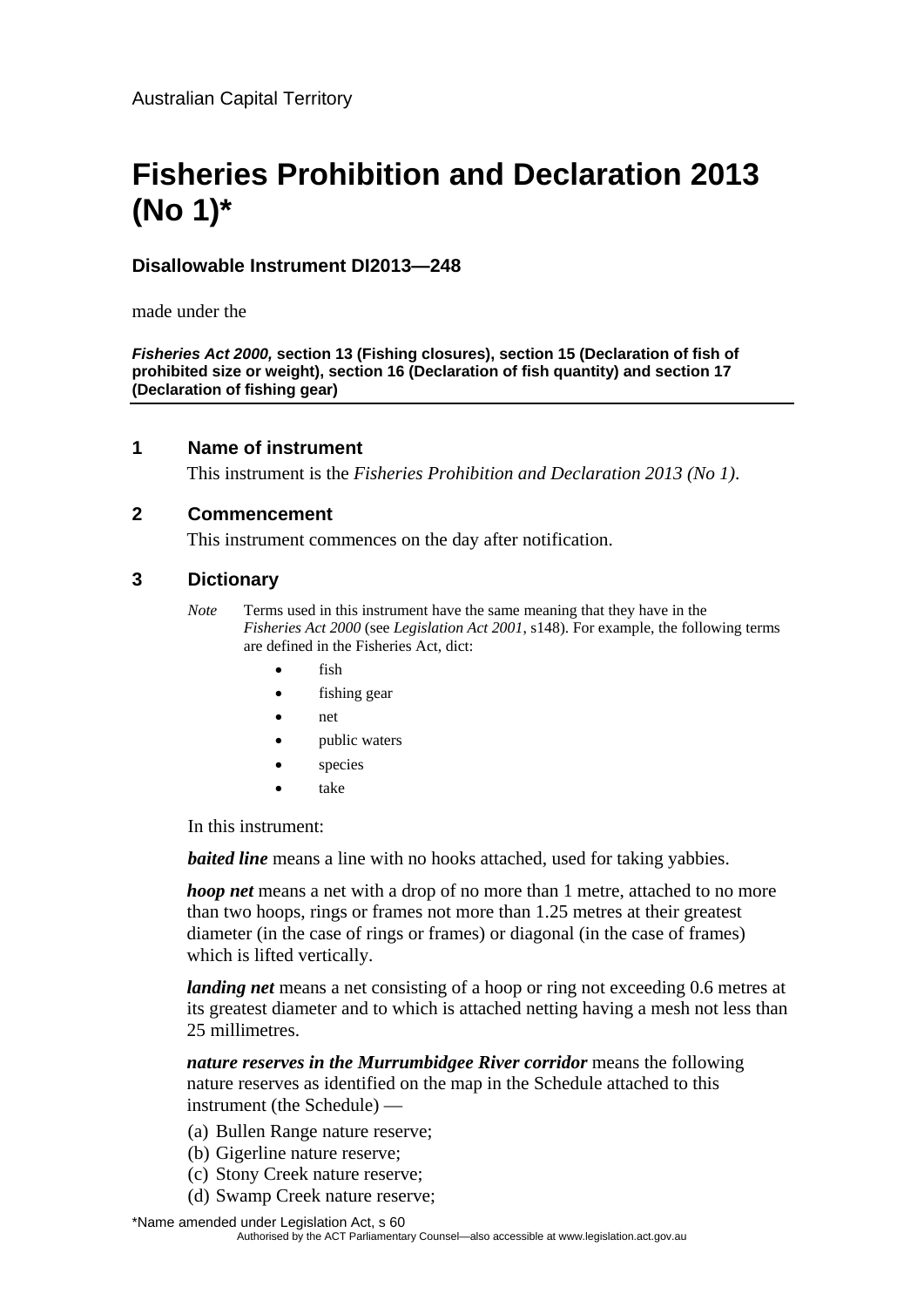(e) Woodstock nature reserve.

*open waters* means the following public waters -

- (a) all of the urban lakes and ponds;
- (b) the Molonglo River downstream of its junction with the Queanbeyan River;
- (c) the Murrumbidgee River downstream of its junction with the Gudgenby River.

*prohibited waters* means the following public waters –

- (a) Cotter River upstream of new Cotter dam wall, to the junction of Condor Creek, including Cotter reservoir;
- (b) Cotter River and catchment upstream of Bendora dam wall, including Bendora and Corin reservoirs;
- (c) Murrumbidgee River downstream of Angle Crossing to the junction with the Gudgenby River;
- (d) Orroral River upstream of the bridge located west of the site of the former Orroral space tracking station;
- (e) Tidbinbilla River and catchment within the Tidbinbilla Nature Reserve.

*trout waters* means any public waters that are not open waters or prohibited waters

#### **4 Schedule and Map**

The Schedule including the map is part of this instrument.

#### **5 Fishing closures – Act, s 13**

I prohibit the following for the purposes of section 13 of the *Fisheries Act 2000*:

- (a) the taking of fish from prohibited waters at all times; and
- (b) the taking of any fish from trout waters for the period stated in section 1.1 of the Schedule; and
- (c) the taking of Murray Cod from public waters for the period stated in section 1.2 of the Schedule; and
- (d) the taking of Rainbow Trout and Brown Trout from public waters for the period stated in section 1.3 of the Schedule; and
- (e) the taking of fish as described in section 1.4 of the Schedule from public waters at all times.
- *Note* A person commits an offence if the person takes fish in contravention of a fishing closure – see section 80 (Fishing closure offences), *Fisheries Act 2000*

#### **6 Fish of prohibited size or weight – Act, s 15**

I declare the fish described in section 1.7 of the Schedule to be of prohibited size for the purposes of section 15 of the *Fisheries Act 2000*

*Note* A person commits an offence if the person takes a fish from public waters and the fish is of size or weight that is prohibited under a declaration under section 15 of the *Fisheries Act 2000* – see section 81 (Prohibited size and weight offences), *Fisheries Act 2000*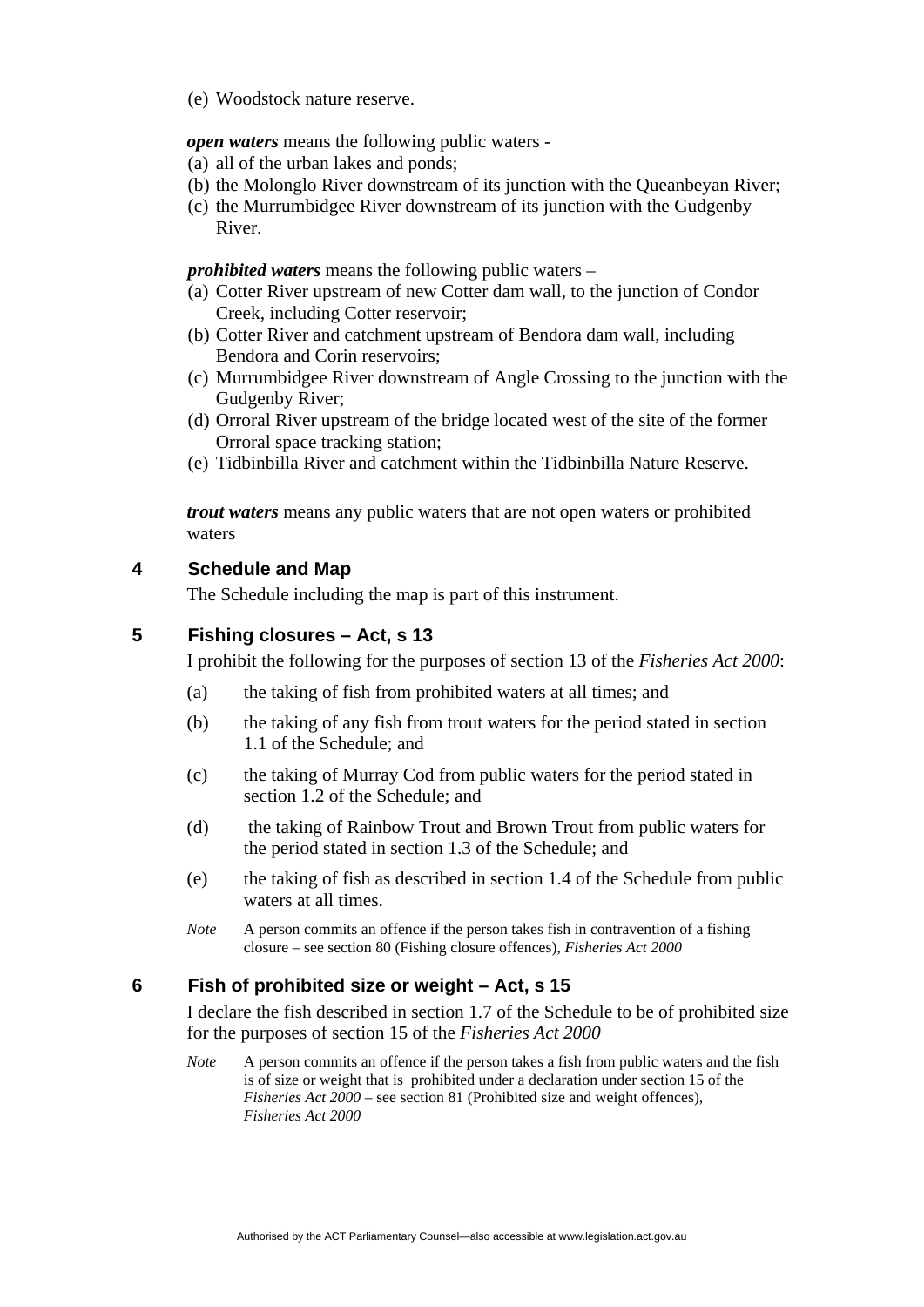# **7 Fish quantity – Act, s 16**

I declare the quantity of a species of fish that a person may take in a day is as described in section 1.8 of the Schedule, for the purposes of section 16 of the *Fisheries Act 2000*.

*Note* A person commits an offence if the person takes, in a day, more fish of the species than the quantity allowed under a declaration under section 16 of the *Fisheries Act 2000* – see section 82 (Quantity of fish offences), *Fisheries Act 2000*.

# **8 Fishing gear – Act, s 17**

I declare the fishing gear that may be used for taking fish is as described in section 1.9 of the schedule, for the purposes of section 17 of the *Fisheries Act 2000*.

*Note* A person commits an offence if the person uses fishing gear in or beside public waters and the use of fishing gear is not permitted by a declaration under section 17 of the *Fisheries Act 2000.* A person also commits an offence if the person is in or beside any public waters in possession of fishing gear and the use of the fishing gear is not permitted by a declaration under section 17 – see section 86 (Non-permitted fishing gear), *Fisheries Act 2000*

#### **9 Revocation of previous instrument**

Disallowable Instrument DI2010-285 is revoked.

Simon Corbell MLA Minister for the Environment, and Sustainable Development 3 October 2013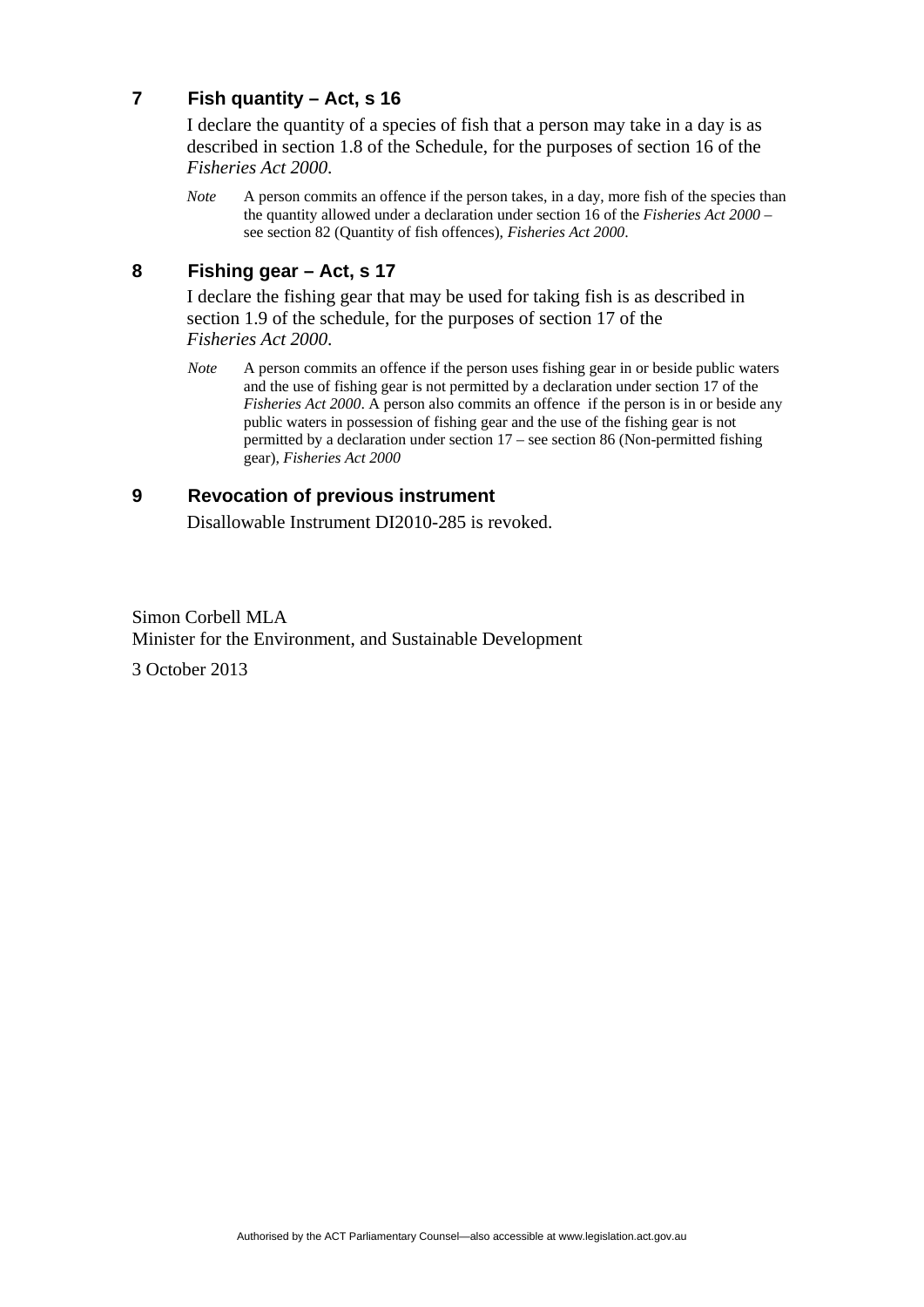# **Schedule**

# **1.1 No fishing in trout waters at certain times – Act, s 13**

The taking of any fish from trout waters is prohibited from midnight Monday of the Queen's birthday long weekend in June to midnight Friday before the Labour Day long weekend in October in any year.

# **1.2 No taking of Murray Cod at certain times – Act, s 13**

The taking of Murray Cod from public waters is prohibited from midnight 31 August to midnight 30 November in any year.

#### **1.3 No taking of Rainbow Trout or Brown Trout at certain times – Act, s 13**

The taking of Rainbow Trout or Brown Trout from public waters is prohibited from midnight Monday of the Queen's birthday long weekend in June to midnight Friday before the Labour Day long weekend in October in any year.

# **1.4 No taking of certain species of fish at any time – Act, s 13**

The taking of the following species of fish from public waters is prohibited at any time –

- (a) Macquarie Perch;
- (b) Murray River Crayfish;
- (c) Silver Perch;
- (d) Trout Cod;
- (e) Two-spined Blackfish.

#### **1.5 Fish of prohibited size – Act, s 15**

- (1) The following fish are of prohibited size
	- (a) Brown Trout less than 25 centimetres in length;
	- (b) Golden Perch less than 30 centimetres in length;
	- (c) Murray Cod less than 60 centimetres in length;
	- (d) Rainbow Trout less than 25 centimetres in length.
- (2) The length of a fish is measured from the point of its snout to the tip of its tail.

#### **1.6 Fish quantity – Act, s 16**

- (1) A person may take no more than 5 Golden Perch in any one day.
- (2) A person may take no more than 2 Murray Cod in any one day.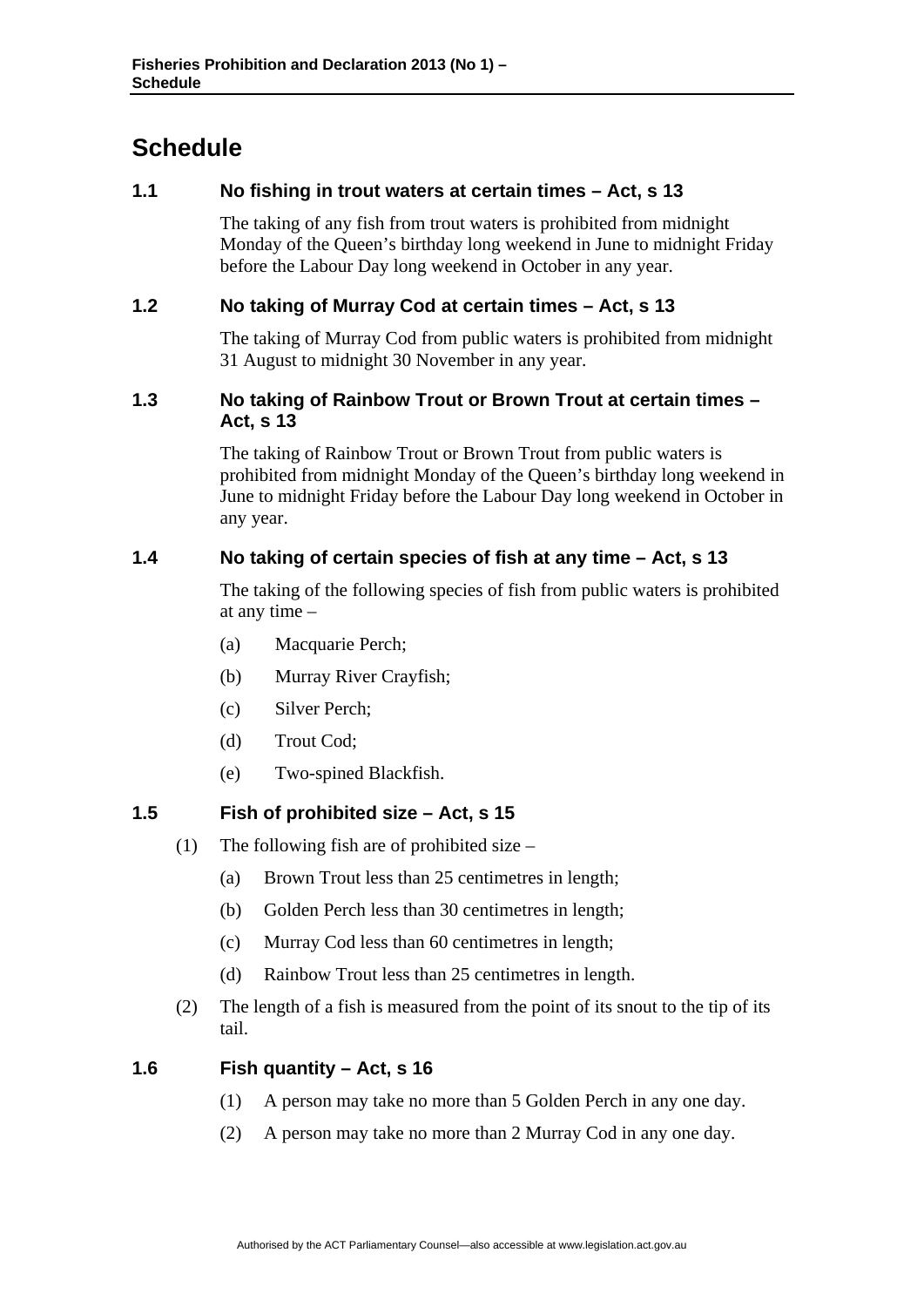- (3) A person may take only one Murray Cod longer than 100 centimetres in length in a day.
- (4) A person may take no more than 5 Rainbow Trout and Brown Trout in total in any one day.
- *Note* A person may not take any of the fish referred to in section 1.6 from public waters at any time.

#### **1.7 Fishing gear– Act, s 17**

- (1) The following fishing gear may be used by a person in open waters
	- (a) for taking yabbies no more than ten baited lines;
	- (b) for any other fish no more than two rods or handlines with no more than two hooks per rod or handline;
	- (c) no more than five hoop nets;
	- *Note 1* Section 1.8 (2) prohibits the use of hoop nets and baited lines in the nature reserves in the Murrumbidgee River corridor.
	- *Note 2* Section 5 of the *Fisheries Regulation 2001* set out how a hoop net may be used.
	- (d) a landing net.
- (2) Hoop nets are not permitted in the nature reserves in the Murrumbidgee River corridor.
- (3) The following fishing gear may be used by a person in trout waters
	- (a) one rod with no more than two hooks for use with artificial flies or lures; and
	- (b) a landing net, in conjunction with a rod.
	- *Note* Fishing is prohibited at certain times of the year in trout waters see section 1.3.
- (4) For the avoidance of doubt, the use of any fishing gear not referred to in this section, or the use of fishing gear in a manner not referred to in this section, is not permitted.